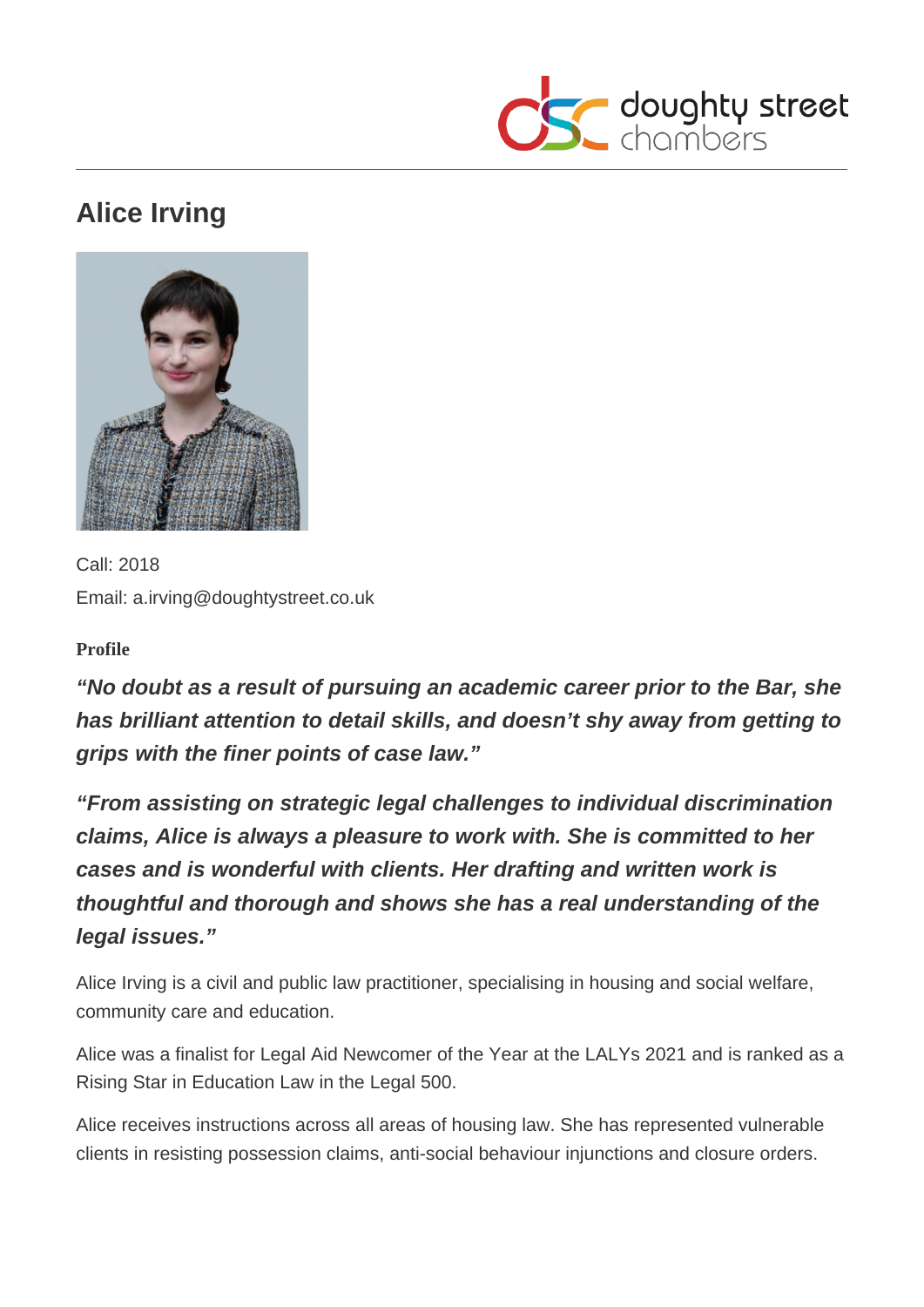She has experience advising on and litigating disrepair claims, and challenging homelessness decisions. Alice has also provided advice to disabled clients in relation to Disabled Facilities Grants and other avenues for obtaining suitable accommodation. She has particular experience working with clients assessed as lacking capacity to litigate.

Alice regularly represents families in the First-tier Tribunal in appeals of Education Health and Care Plans and disability discrimination claims. She recently appeared before the Upper Tribunal in the first case concerning the First-tier Tribunal's approach to social care recommendations, with the National Autism Society intervening.

Alice has represented clients in a range of public law challenges, as sole and junior counsel. She has worked on strategic challenges concerning the rights of disabled individuals and carers. She has also represented individuals in challenges to social care packages, failures to deliver educational provision, and the use of sensitive personal data in social care documentation.

Before coming to the bar, Alice completed a Bachelor of Arts in Community and Family Studies, which is the academic portion of a social work training. She also holds a Doctor of Philosophy in Law and was a lecturer at the University of Oxford. Alongside lecturing, she worked as a research assistant for academics, barristers and the Law Commission.

Alice has published articles in the Guardian, Huffington Post, UK Human Rights Blog, Counsel Magazine, Legal Action Group Magazine and has contributed content to Special Needs Jungle. She also contributes regularly to webinars, including free webinars hosted by Contact and Special Needs Jungle. She maintains an active professional Twitter account: [@AliceLIrving](https://twitter.com/AliceLIrving) .

Alice has been praised for her manner toward clients and her accessible style when giving written advice. She has experience working with vulnerable clients across all areas of her practice.

**Education** Doctor of Philosophy in Law, University of Oxford (2019)

BPTC, BPP (2018)

Masters of Philosophy in Law, University of Oxford (2013)

Bachelor of Civil Law, University of Oxford (2011) (Distinction - Second Overall in Year)

Bachelor of Laws (Honours), University of Otago (2010) (First Overall in Year)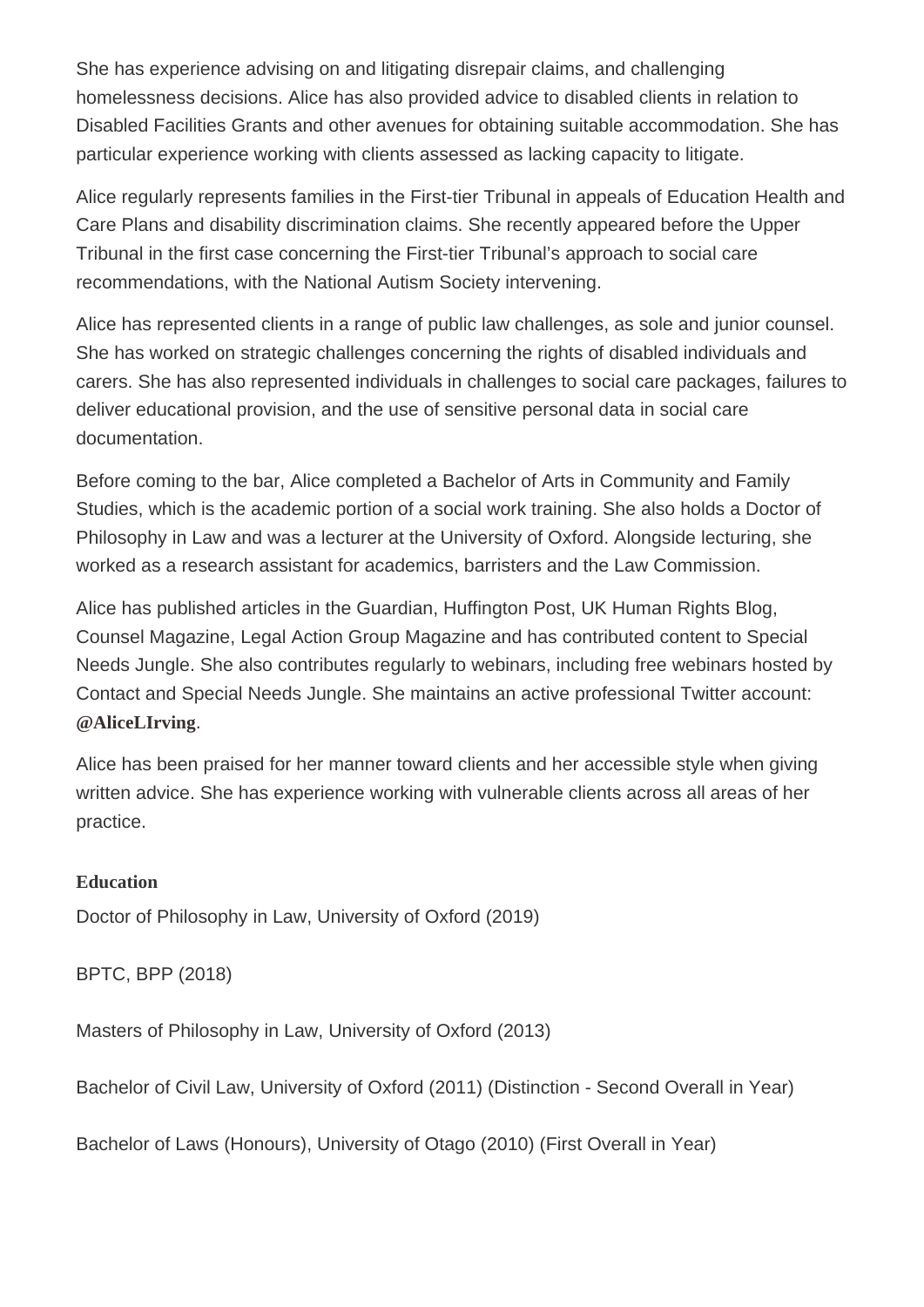Bachelor of Arts (Community and Family Studies), University of Otago (2010) (First Overall in Year)

#### **Related practice areas**

Housing, Social Welfare and Property Administrative & Public Law **Education** Children's Rights Group Community Care and Health Anti-Trafficking

### Housing and Social Welfare Law

Alice takes instructions spanning all aspects of housing and social welfare law.

She was recently successful in an application to have an anti-social behaviour injunction discharged, on the basis the housing authority had failed to make full and frank disclosure when obtaining the injunction without notice: Southern Housing Group Ltd v Stephen Berry (County Court at Clerkenwell and Shoreditch), 25 February 2021) Deputy District Judge Martynski.

#### Education Law

Alice appears in the First-tier Tribunal in appeals of EHC Plans and disability discrimination claims. Alice is also regularly instructed in judicial review claims concerning the failure of local authorities to secure SEN provision.

Cases include:

- Alice was sole counsel for the Appellant in the first challenge before the Upper Tribunal concerning the First-tier Tribunal's approach to social care recommendations, with the National Autism Society intervening: VS and RS v Hampshire County Council [2021] UKUT 187 (AAC).
- Alice acted as junior counsel in a challenge to the Secretary of State in relation to the downgrading of legal duties owed to children and young people with EHC Plans during the Covid-19 pandemic: R (Shaw) v Secretary of State for Education [2020] EWHC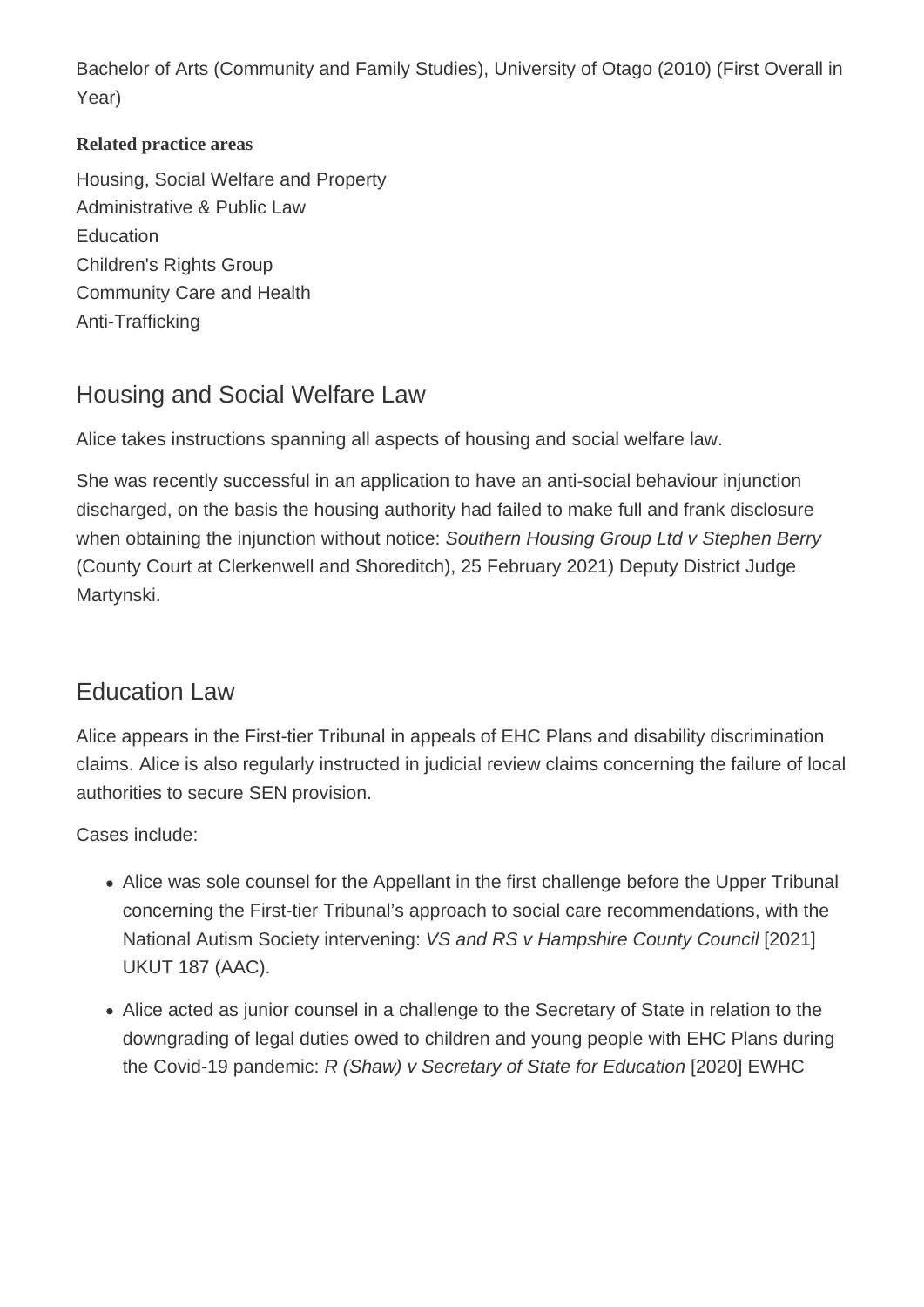2216 (Admin).

Alice acted as junior counsel in a challenge to a local authority concerning delays in the finalisation of EHC Plans following annual reviews: R (L) v Devon County Council [2020] EWHC 2054 (Admin), R (L) v Devon County Council [2021] EWCA Civ 358.

Alice has also advised clients who are victims of sexual violence by a fellow student as to the applicable education law framework, and what they can expect from their school in terms of support and safeguarding. Alice was co-founder of It Happens Here, the Oxford University Student Union anti-sexual violence campaign, and has a particular understanding of the sensitive issues arising in this context.

Alice can take instructions on a Direct Access basis.

#### Public Law

Alice regularly receives instructions on judicial review claims concerning continuing health care, social care, access to education and SEN provision.

Alice also advises on judicial review challenges adjacent to housing law, such as challenges to Care Act 2014 assessments of vulnerable clients facing possession proceedings.

Cases include:

- Alice acted as junior counsel in a challenge to a local authority concerning delays in the finalisation of EHC Plans following annual reviews: R (L) v Devon County Council [2020] EWHC 2054 (Admin), R (L) v Devon County Council [2021] EWCA Civ 358.
- Alice acted as junior counsel in a challenge to the Secretary of State in relation to the downgrading of legal duties owed to children and young people with EHC Plans during the Covid-19 pandemic: R (Shaw) v Secretary of State for Education [2020] EWHC 2216 (Admin).
- Alice acted as junior counsel in a challenge of the Treasury's failure to increase financial support to recipients of Carer's Allowance during the Covid-19 pandemic, in line with the increase to Universal Credit: R (CC) v HM Treasury [2020] EWHC 2817 (Admin).
- Alice acted as sole counsel advising on legal correspondence which led to a change in the government guidance on self-isolation following overseas travel. An exception for